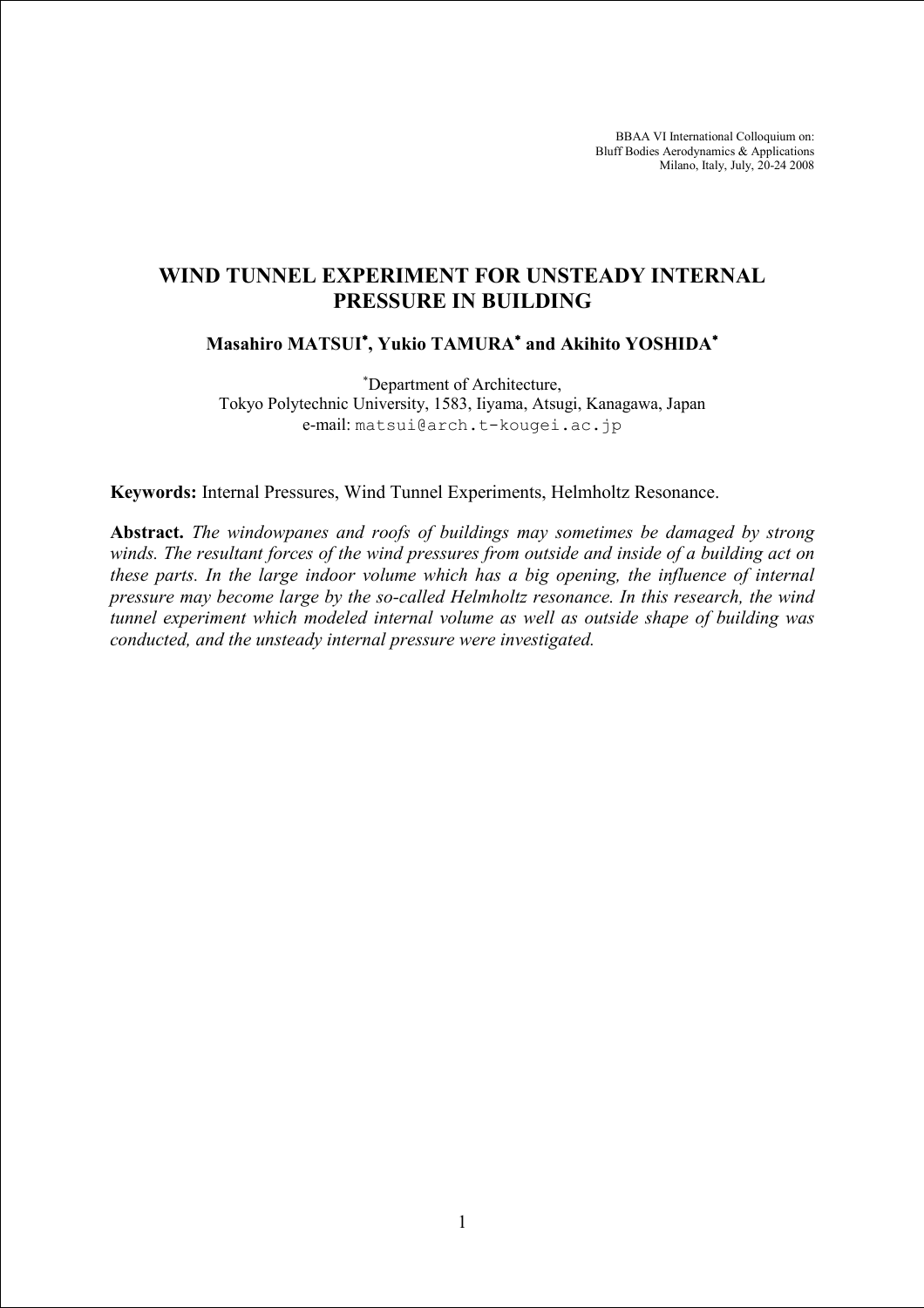## **1 INTRODUCTION**

Recent investigations of wind induced disasters have shown that damage to buildings has occurred to claddings such as walls, window panes and roofing materials (e.g. Matsui et. al. 2005). These components are affected by forces resulting from external and internal pressures. External pressures are often evaluated by wind tunnel experiments. Internal pressures, however, are not as easily obtained because the measuring conditions for internal pressures require more items (Holmes, 1979). It is also difficult to reproduce internal conditions. As a result, there few wind tunnel experimental results of internal pressures have been obtained. Holmes (1979), Vickery (1986) and Harris (1990) have reported the importance of evaluating internal pressures and their mathematical modeling for a single internal volume, while some field investigations (Kato et. al. 1997, Ginger et. al. 1997) and numerical studies (Sharma, 1997) have been conducted. However, not enough studies have been conducted on this topic.

This paper reports a study of internal pressures in a building, including their unsteadiness. A wind tunnel experiment was conducted on a building model whose internal conditions were partially modeled. Mathematical modeling of internal pressures for a few connected volumes is proposed and some case studies are shown.

# **2 WIND TUNNEL EXPERIMENT**

### **2.1 Outline of wind tunnel experiment**

Figure 1 shows the 1/100 scaled building model used for the wind tunnel experiment. The model contains three internal volumes, A, B and C, which are connected with tubes. The largest internal volume, A, is adjoining to the external wall with a large opening. Volume A was connected with tubes to volume C through volume B. The model was assumed as an office building with a warehouse (volume A). Volume B corresponded to stair halls and corridors. Volume C corresponded to an office room with a window to outside. The tubes were 25 mm in diameter. In the tubes, restrictors (5 mm diameter, 20 mm long) could be introduced to correspond to doors with louver windows.



Figure 1: Model of building with internal volume for wind tunnel experiment

# **2.2 Experimental conditions and scaling law**

Experimental conditions for each case are shown in Table 1. 16 experimental cases were conducted for different opening conditions of volume A, with or without restrictors and window conditions of volume C. The incident flow was a turbulent boundary layer corresponding to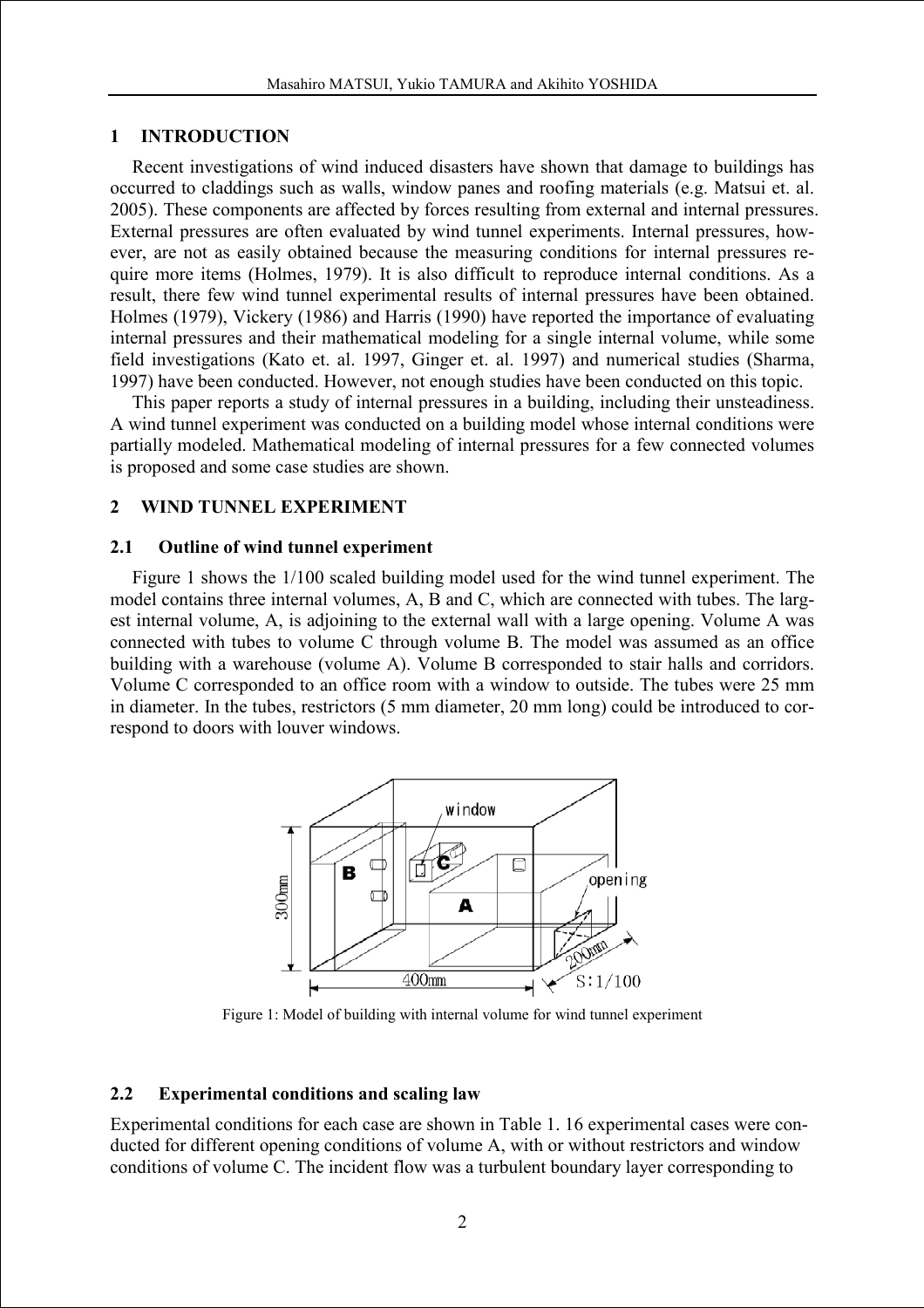category III of AIJ mean wind speed profile, whose power law index was 0.2. The wind speed was set at 10 m/s at the building height. Temporal pressures were measured with 5 kHz sampling frequency for 30 seconds. Wind direction was defined as 0 degree when it blows right angle to the opening.

Equation (1) derived from the scaling law means the model was required to preserve the geometrical proportion if the wind speeds in full and model scales are identical.

$$
\frac{\begin{bmatrix} V_0 \end{bmatrix}_m}{\begin{bmatrix} V_0 \end{bmatrix}_f} = \frac{\begin{bmatrix} A \end{bmatrix}^{\frac{2}{2}}_m}{\begin{bmatrix} A \end{bmatrix}^{\frac{2}{2}}_f} \frac{\begin{bmatrix} \overline{U} \end{bmatrix}^p{}_f}{\begin{bmatrix} \overline{U} \end{bmatrix}^n{}_m} = \frac{\begin{bmatrix} L \end{bmatrix}^n{}_m}{\begin{bmatrix} L \end{bmatrix}^r_f} \frac{\begin{bmatrix} \overline{U} \end{bmatrix}^p{}_m}{\begin{bmatrix} \overline{U} \end{bmatrix}^n{}_m}
$$
\n(1)

where  $V_0$ ,  $A$ ,  $U$ ,  $L$  indicate the internal volume, the reference area, the reference wind speed and the reference length. Subscript *f* and *m* indicates full and model scale, respectively.

The measured pressures were evaluated as pressure coefficients normalized by velocity pressure at the building height. The wind force coefficient acting on the window of volume C was also evaluated by the difference between external and internal pressure coefficients on each side of the window. With the window set free, the external pressures were evaluated by the average of measuring points adjacent to the window on the external wall. The internal pressures were evaluated by the average of measuring points set on the internal walls.

The large opening in volume A had a shutter which could be opened instantaneously. The same situation would be expected when sudden openings are made due to wind-borne debris attack on the wall.

| case | opening        | window                          | restrictor      |  |
|------|----------------|---------------------------------|-----------------|--|
|      | open           | free                            | with restrictor |  |
|      | closed         | free                            | with restrictor |  |
| 3    | open           | closed (fixed)                  | with restrictor |  |
| 4    | closed         | closed (fixed)                  | with restrictor |  |
| 5    | open           | open<br>(fixed in 5 deg.)       | with restrictor |  |
| 6    | closed         | open<br>(fixed in 5 deg.)       | with restrictor |  |
|      | open           | free                            | w/o restrictor  |  |
| 8    | closed         | free                            | w/o restrictor  |  |
| 9    | open           | closed (fixed)                  | w/o restrictor  |  |
| 10   | closed         | closed (fixed)                  | w/o restrictor  |  |
| 11   | open           | open<br>(fixed in 5 deg.)       | w/o restrictor  |  |
| 12   | closed         | $\sqrt{\text{fixed in 5 deg.}}$ | w/o restrictor  |  |
| 13   | sudden opening | free                            | with restrictor |  |
| 14   | sudden opening | free                            | w/o restrictor  |  |
| 15   | sudden opening | closed (fixed)                  | with restrictor |  |
| 16   | sudden opening | closed (fixed)                  | w/o restrictor  |  |

Table 1: Experimental conditions

### **3 RESULTS OF WIND TUNNEL EXPERIMENTS**

#### **3.1 Comparison between cases with and without opening**

Figure 2 (a) and (b) shows the variations of wind force coefficients on the window in volume C according with wind direction. The wind force coefficients with the opening showed higher negative values than those without the opening. The negative sign of the wind force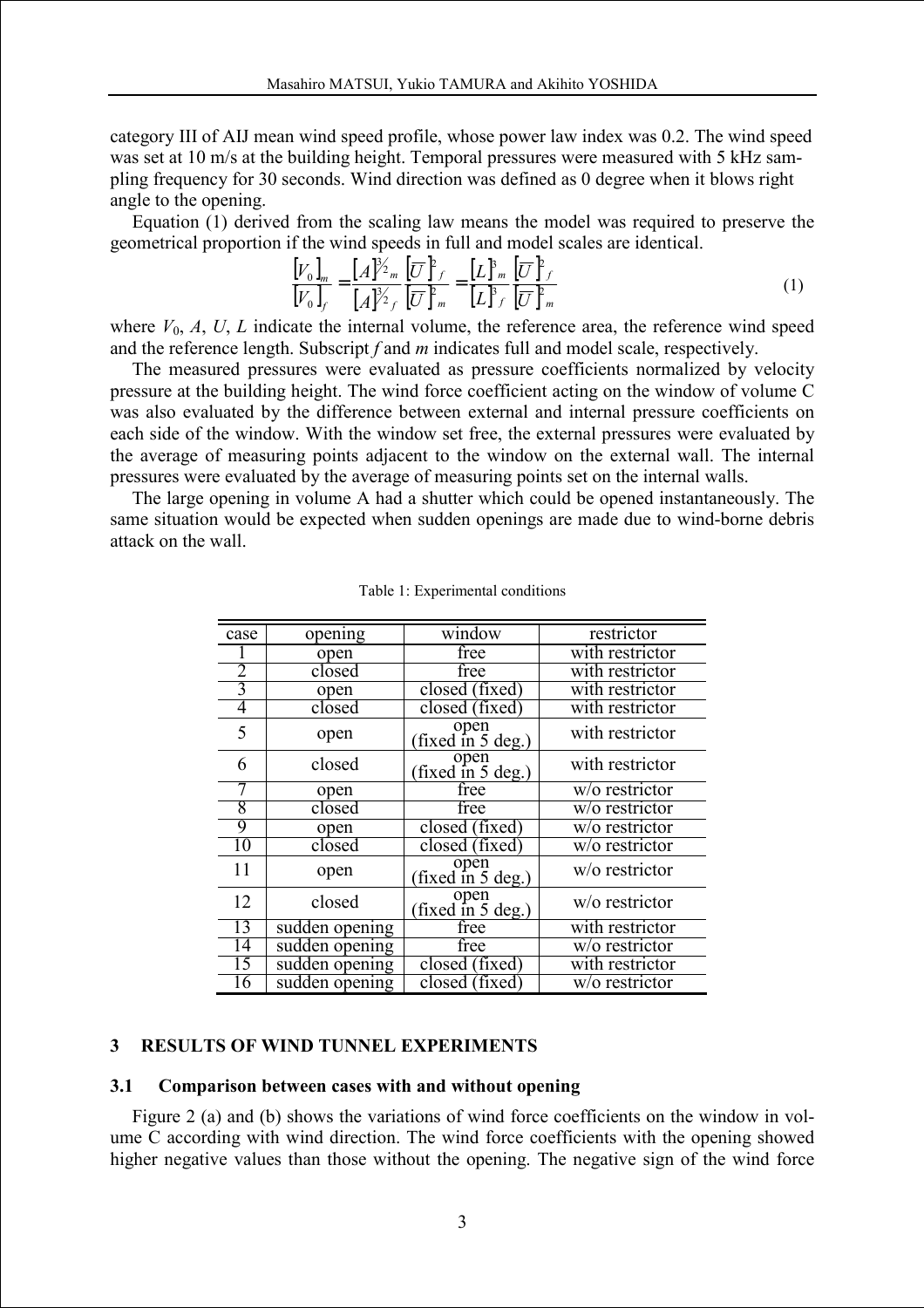coefficient, hereafter, indicates from inside to outside. When the window was closed, the wind force coefficient of the window showed higher negative values (around -2) in the range of wind direction between 0 and 30 degrees. These values are higher than that defined in the Japanese building law for "enclosed buildings". However, they are lower than that defined for "open buildings". This means that the internal pressure should be higher than that defined for "enclosed buildings". If a conservative design is required, the internal pressure for "open buildings" should be adopted.



Figure 2: Wind force coefficient of window when opening is closed and opened.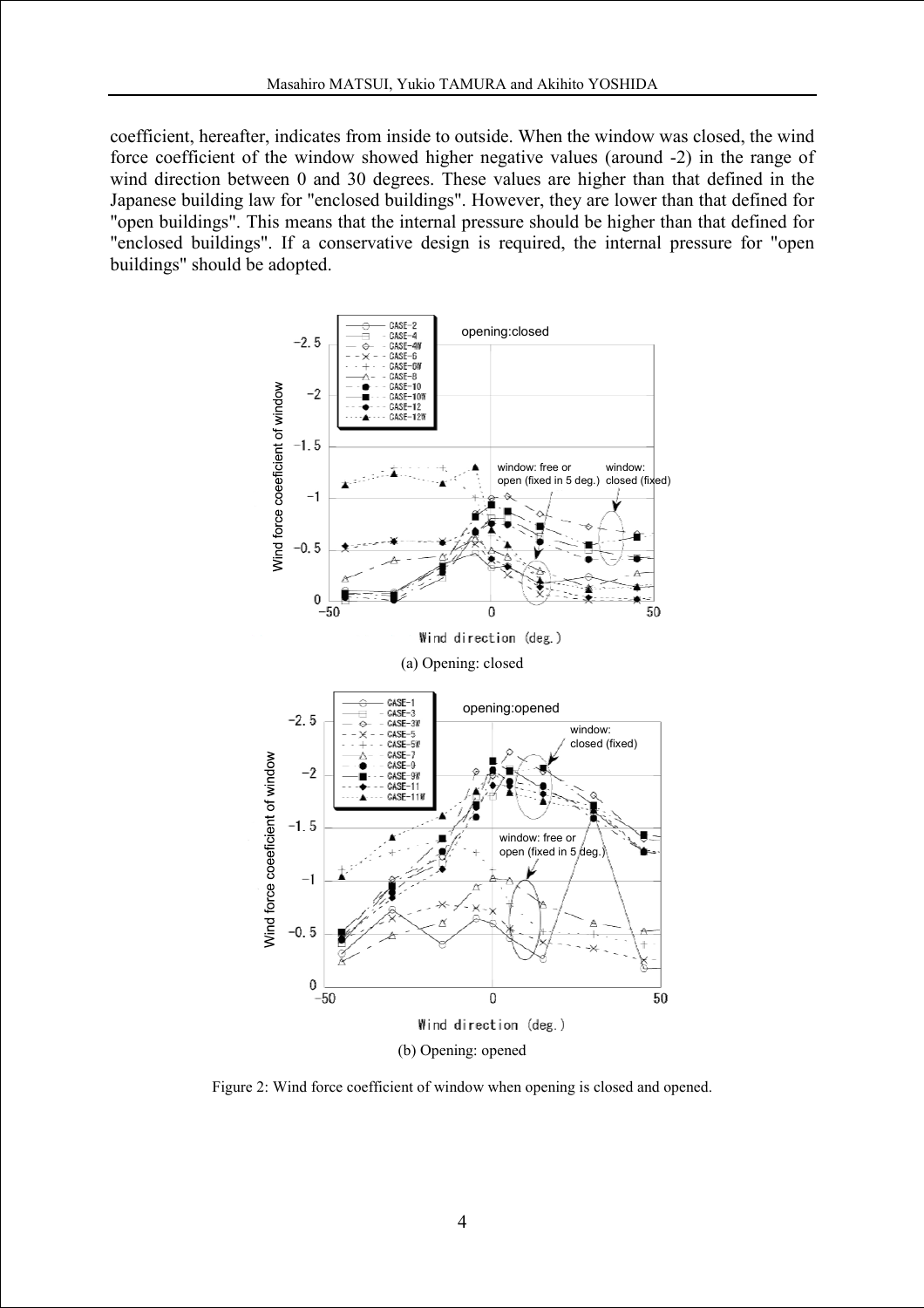### **3.2 Effect of restrictor**

Figure 3 shows the effects of the restrictor. Some cases show higher values without the restrictor than with the restrictor, while other cases show almost the same trend.



Figure 3: Comparison between wind force coefficients of window with and without restrictor

### **3.3 Effect of sudden opening**

Cases from 13 to 16 in the Table-1 were experiments for sudden windward openings. Some of them showed the transient oscillation in the temporal variation of wind force of the window. Figure 4 shows an example of transient oscillation of wind force coefficients of the window when a sudden opening occurs. In the figure, the abscissa indicates reduced time *t*\*(=*tU*/*L*, *U* wind speed at building height, 10m/s, *L* reference length 0.2m in the experiment). For all cases the occurrence of the transient oscillations were indicated in Table 2. While there were little appearance of the oscillation in case 13 and 14 where the window had small gaps, there were some transient oscillations in case 14 and 15 where the window was closed. Oscillations were clearly seen in cases without restrictors. These oscillations seemed to indicate Helmholtz's resonance.



Figure 4: Transient oscillation of wind force of window due to sudden opening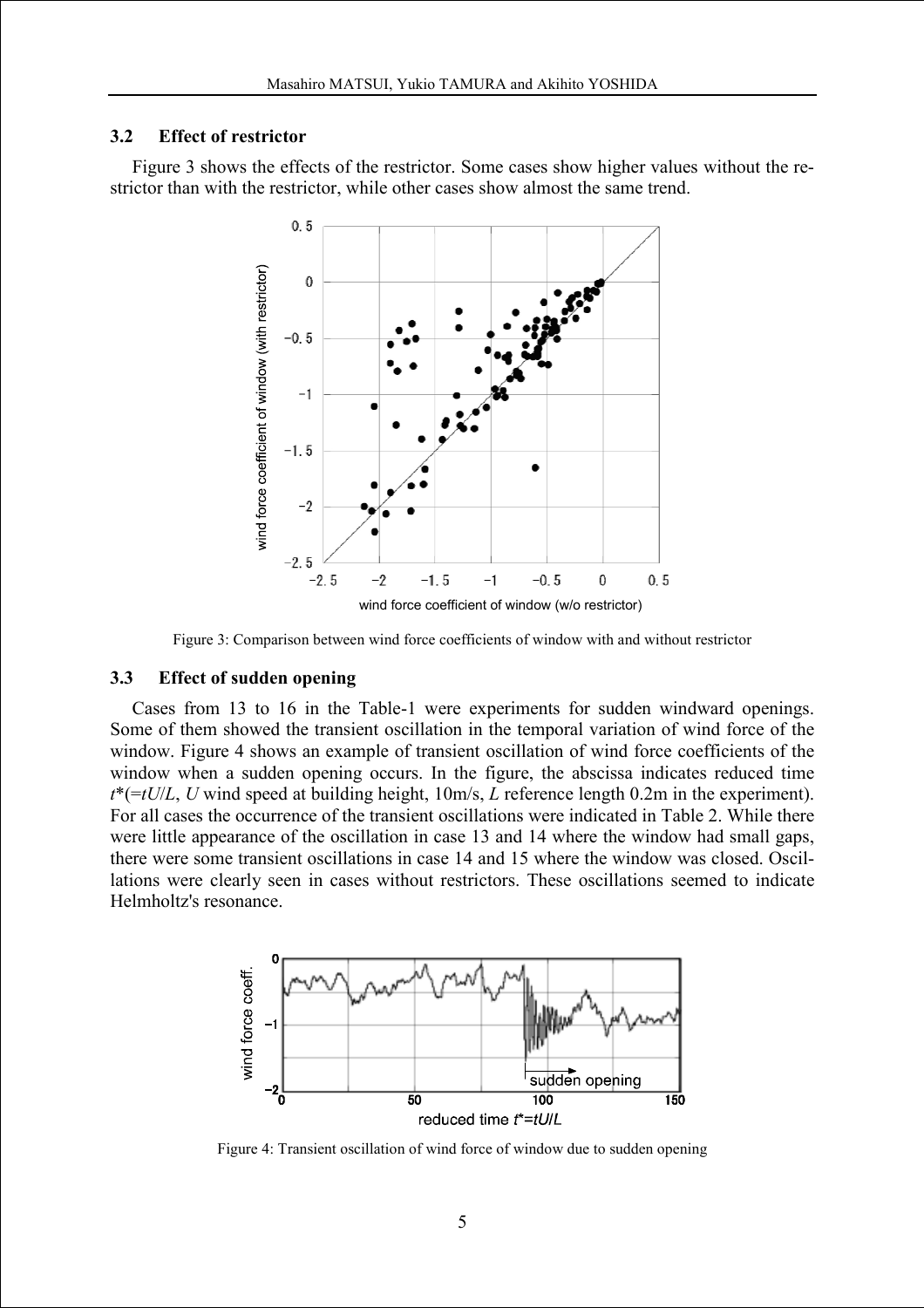| case                  | 13                                                                                           | 14   | 15           | 16           |  |
|-----------------------|----------------------------------------------------------------------------------------------|------|--------------|--------------|--|
| window condition      | free                                                                                         | free | closed fixed | closed fixed |  |
| restrictor            | with                                                                                         | W/O  | with         | W/O          |  |
| wind direction (deg.) | transient oscillation -: none, $\Delta$ : slight, $\circ$ : a little $\bullet$ : significant |      |              |              |  |
| $-45$                 |                                                                                              |      |              |              |  |
| $-30$                 |                                                                                              |      |              |              |  |
| $-15$                 |                                                                                              |      |              |              |  |
| -5                    |                                                                                              |      |              |              |  |
|                       |                                                                                              |      |              |              |  |
|                       |                                                                                              |      |              |              |  |
|                       |                                                                                              |      |              |              |  |
| 30                    |                                                                                              |      |              |              |  |
| 45                    |                                                                                              |      |              |              |  |

Table-2 Occurrence of transient oscillation of wind force coefficient at window due to sudden opening

# **4 HELMHOLTZ MODEL FOR SOME INTERNAL VOLUMES CONNECTED IN SERIES**

To evaluate the transient oscillation of internal pressures in the experiment, three internal volumes connected in series were modeled in the same manner as the Helmholtz's oscillator model. Figure 5 shows the modeled building that contains three volumes connected in series with openings. The equation of motion was set up for virtual air slugs at the openings as the balance of inertial force, pressure loss at the openings and difference pressures between connected volumes. The final expression was derived as Eq. (2) assuming small deformation of internal pressures and larger internal volumes than virtual air slugs.

$$
M\ddot{x} + C\dot{x} + Kx = F \tag{2}
$$

where displacement of the air slag  $x = \{x_1, x_2, x_3\}$ , mass matrix

$$
\boldsymbol{M} = \begin{bmatrix} \rho_0 l_{e1} A_1 & 0 & 0 \\ 0 & \rho_0 l_{e2} A_2 & 0 \\ 0 & 0 & \rho_0 l_{e3} A_3 \end{bmatrix},
$$

damping matrix

$$
\mathbf{C} = \begin{bmatrix} \rho_0 A_1 |\dot{x}_1| \frac{1}{2\zeta} & 0 & 0 \\ 0 & \rho_0 A_2 |\dot{x}_2| \frac{1}{2\zeta} & 0 \\ 0 & 0 & \rho_0 A_3 |\dot{x}_3| \frac{1}{2\zeta} \end{bmatrix},
$$

stiffness matrix

 $\Gamma$ 

$$
\mathbf{K} = \begin{bmatrix} \frac{\gamma A_1^2 P_0}{V_1} & -\frac{\gamma A_1 A_2 P_0}{V_1} & 0\\ -\frac{\gamma A_1 A_2 P_0}{V_1} & \gamma A_2^2 P_0 \left( \frac{1}{V_1} + \frac{1}{V_2} \right) & -\frac{\gamma A_2 A_3 P_0}{V_2} \\ 0 & -\frac{\gamma A_2 A_3 P_0}{V_2} & \frac{\gamma A_3^2 P_0}{V_2 + V_3} \end{bmatrix},
$$

and external force vector  $F = \{-(P_e - P_0)A_1, 0, 0\}$ .  $\rho_0, l_e, A, \zeta, \gamma, V$  and  $P_0$  are air density, equivalent length of air slug, area of openings, pressure loss coefficient, volume of internal space and atmospheric static pressure, respectively. Subscripts 1, 2 and 3 indicate that the valuables are for volume A, B and C, respectively.

 $\overline{1}$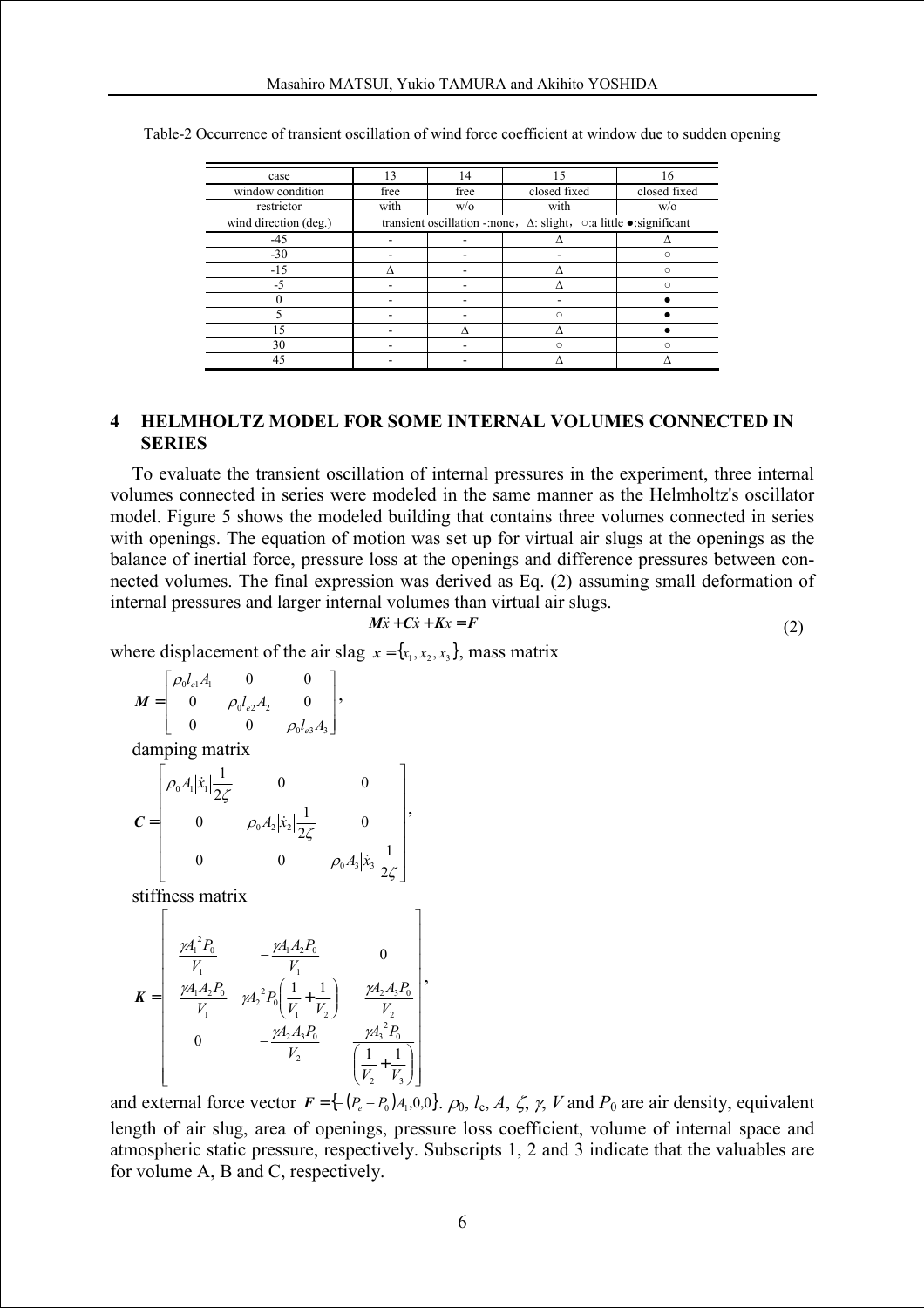

Figure 5: Building model with three internal volumes connected in series

Figure 6(a) shows a transfer function of internal pressure at volume A. The transfer function was evaluated by spectrum ratio of internal pressures at volume A to wall pressures close to the opening. The spectral ratio has a significant peak around 140 Hz. By employing the equation (1) to (4), impulsive response was calculated numerically. The spectral property of the response was evaluated as a power spectrum and is shown in Fig-6(b). The numerical model can predict the predominant frequency of 140 Hz.



(a) Spectral ratio between internal pressures at volume A to wall pressures close to the opening (experimental)



(b) Power spectrum of impulsive response evaluated by numerical model

Figure 6: Spectral properties of internal volume A (wind tunnel experiment and numerical model)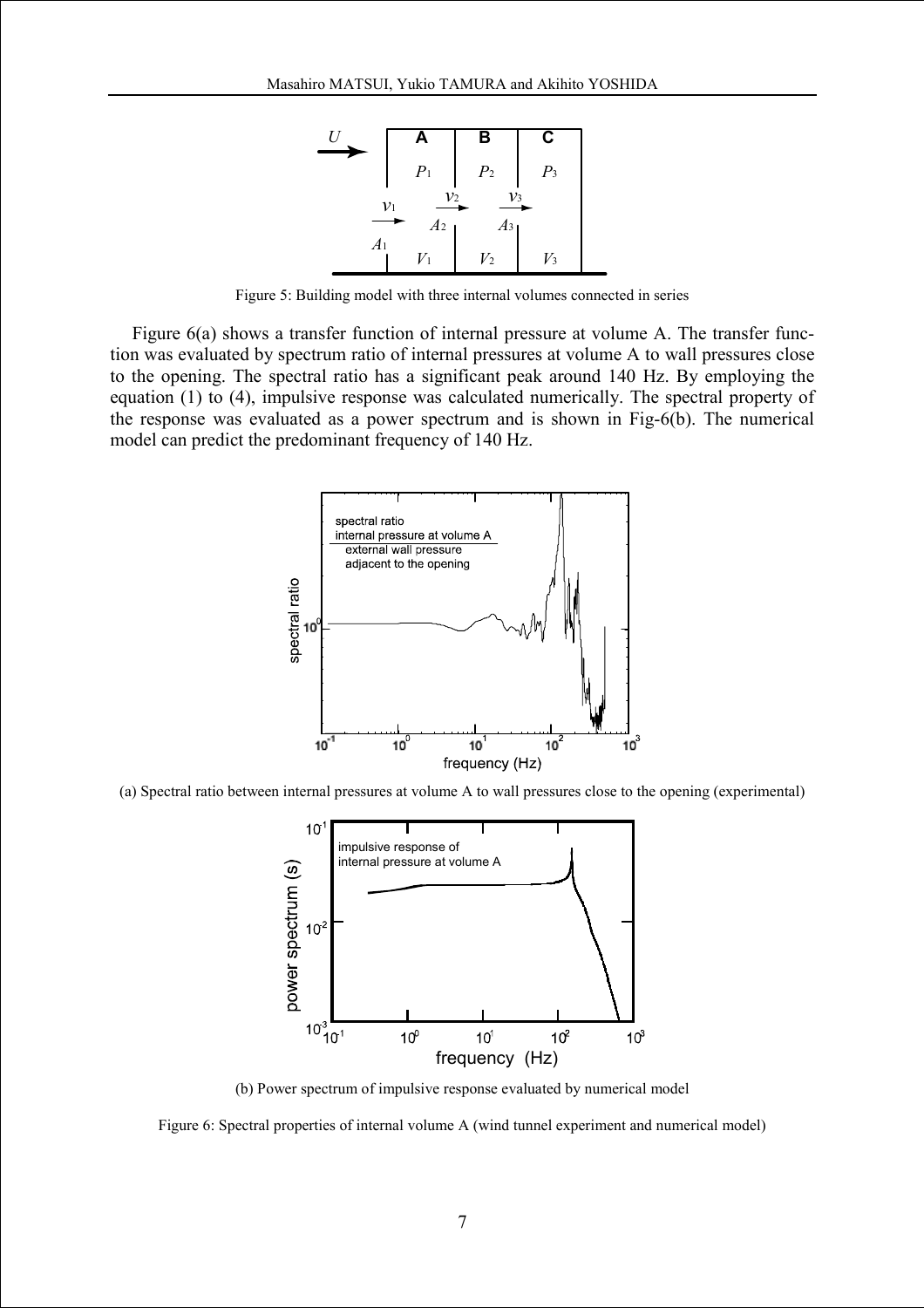The numerical model was used to calculate transient responses of internal pressures in volumes A to C as shown in Fig-7. These were the responses under the external pressure coefficient that changed from 0 to 1 at time 0 (stepwise). The internal pressures fluctuated and arrived at a pressure coefficient of 2 that corresponded to 2 times the external pressure (pressure coefficient of 1). Their peak values are of volume C, B and A in ascending order. Even the external pressure was affected at volume A through the opening, and the internal pressure fluctuations were propagated to the connected volumes.



Figure 7: Transient response of internal pressures to stepwise external pressure change

# **5 CONCLUDING REMARKS**

Unsteadiness of internal pressure of a building was investigated through wind tunnel experiments and numerical studies. The effect of an opening in the wall affects the internal pressures. The wind force on a window is also affected by an opening. The results of wind tunnel experiments show that the effect of openings will cause as much comparable design load as "open buildings".

The effect of a restrictor will reduce the effect of the internal pressures. Without restrictors the transient oscillation of internal pressure will be high. Transient oscillations were seen when an opening occurred suddenly.

In order to evaluate the transient response of internal pressures for some volumes in a building, a numerical model was proposed that the Helmholtz resonance model has been extended to. Some case studies were conducted to evaluate the propagation of the effect of openings on internal volumes.

## **REFERENCES**

- [1] Matsui, M., Tamura, Y., Okuda, Y., Kikitsu, H. Okada, H., Tsuchiya, M., Yamamoto, M., Hayashida, K. and Kondo, K., Wind Damage on Miyako Islands due to Typhoon 0314 (Maemi), 2005, The Sixth Asia-Pacific Conference on Wind Engineering (APCWE-VI), Seoul, Korea
- [2] Holmes, J.D., 1979, Mean and fluctuating internal pressures induced by wind, Proceedings of 5th International Conference on Wind Engineering, Colorado, USA, 1979, 435- 450
- [3] Vickery, B.J., 1986, Gust factors for internal pressures in low rise buildings. J. Wind Eng. Ind. Aerodyn. 23 , pp. 259–271